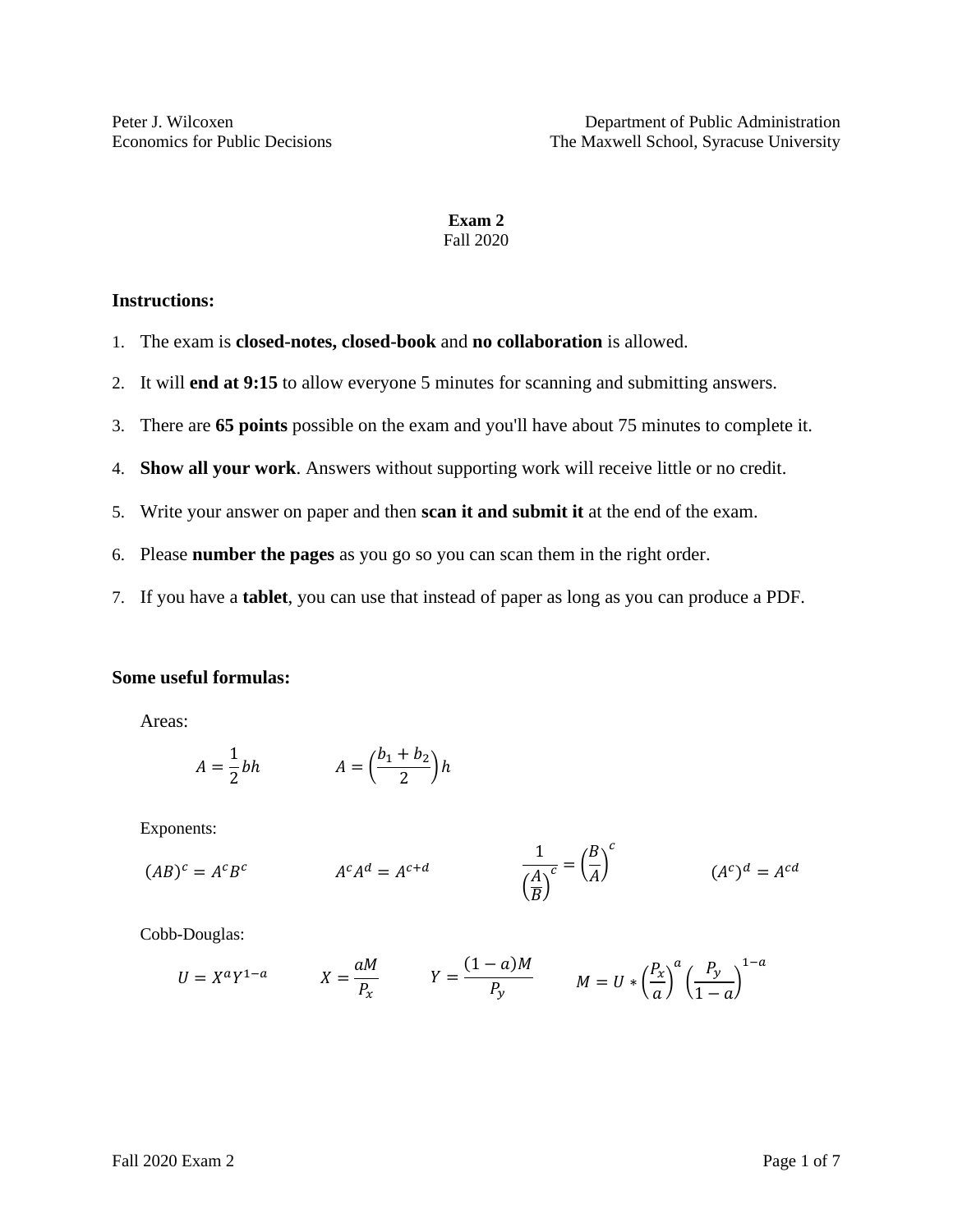## **Question 1 (15 points)**

Rural areas in the United States have long lagged behind urban areas in access to high speed internet service because it's more much more expensive to serve customers who are far apart. This lack of access has become especially serious during the pandemic as many school districts have had to shift part or all of their teaching online.

Suppose a county government with a mix of urban and rural areas decides to address the problem by requiring the local internet service provider (ISP) to adopt a cross subsidy policy. Initially, in the absence of the new policy, urban (U) and rural (R) customers are each charged the ISP's WTA for serving them. As shown in the table of initial information below, those WTAs differ a lot:

| Variable                |         |       |
|-------------------------|---------|-------|
| Number of customers     | 100,000 | 1,500 |
| Cost per customer (WTA) | \$40    |       |
| Demand elasticity       |         |       |

The county would like to move to a single price for both groups. It would like the price to be low enough to increase the number of R customers substantially but high enough for the ISP to break even overall. An analyst is arguing that a price of \$50 would work.

(a) Please determine:  $\Box$  the new number of customers in each market if the policy is adopted;  $\Box$  the amount of extra revenue the ISP would earn in the U market;  $\Box$  the amount it would spend on the subsidy in the R market;  $\Box$  the net overall impact of the policy on the ISP's budget; and  $\Box$ briefly comment on whether the policy would achieve the government's goals. Finally, the policy divides the population into a number of subgroups. Please:  $\Box$  list the groups and  $\Box$  report the welfare impact on each.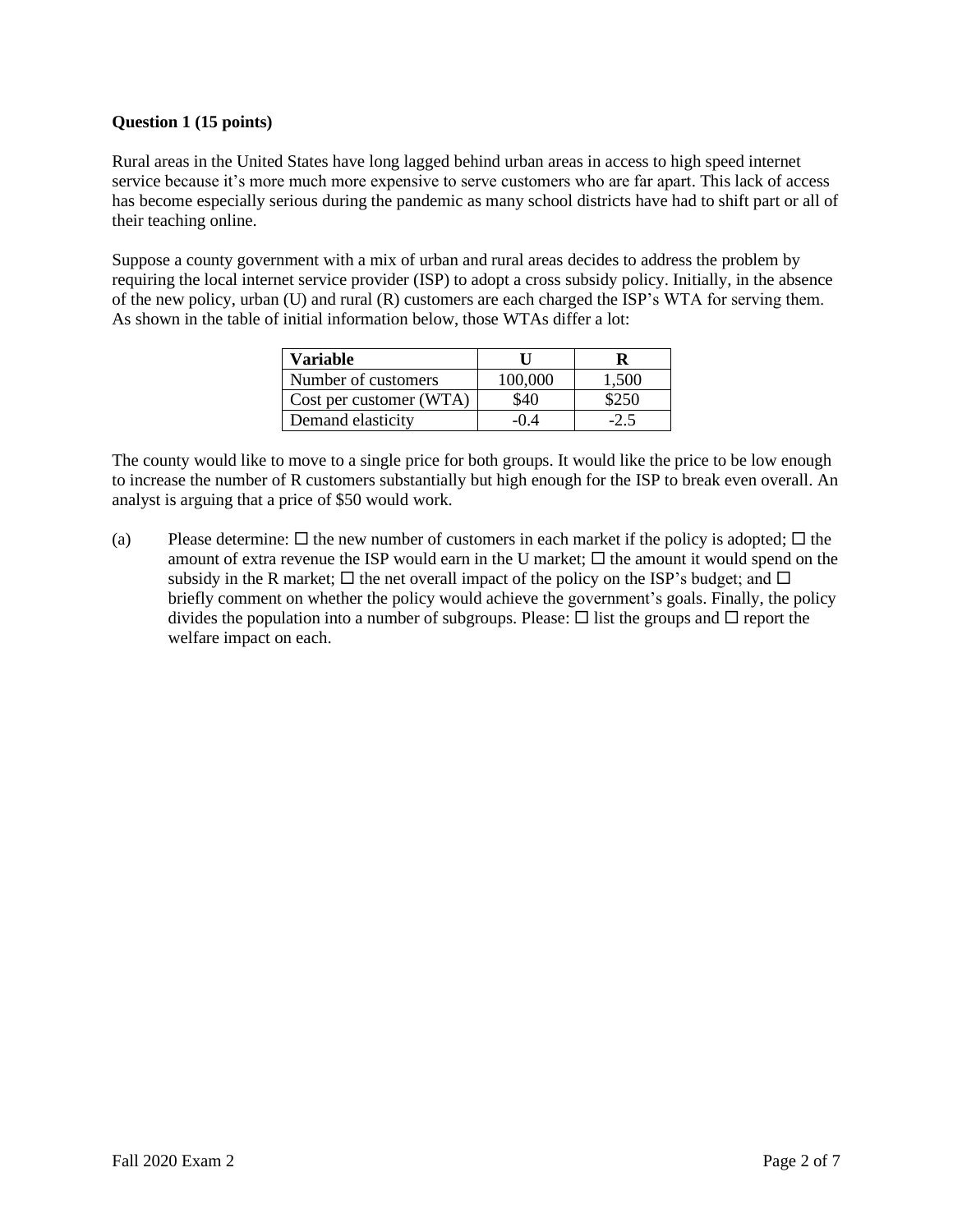#### **Question 2 (15 points)**

A government is considering imposing a minimum wage. There is no minimum wage in place now and the market is in equilibrium with a wage of \$10 and 100,000 workers employed. The elasticity of demand for labor is known to be -0.2 and the elasticity of labor supply is known to be 0.25. The government would like to set the minimum wage as high as possible without causing more than 10% of existing workers to lose their jobs.

(a) Please determine:  $\Box$  the appropriate minimum wage;  $\Box$  the new number of workers who will be employed under the policy;  $\Box$  the change in CS and PS resulting from the policy; and  $\Box$  the DWL it would create. Briefly discuss who gains and who loses from the policy.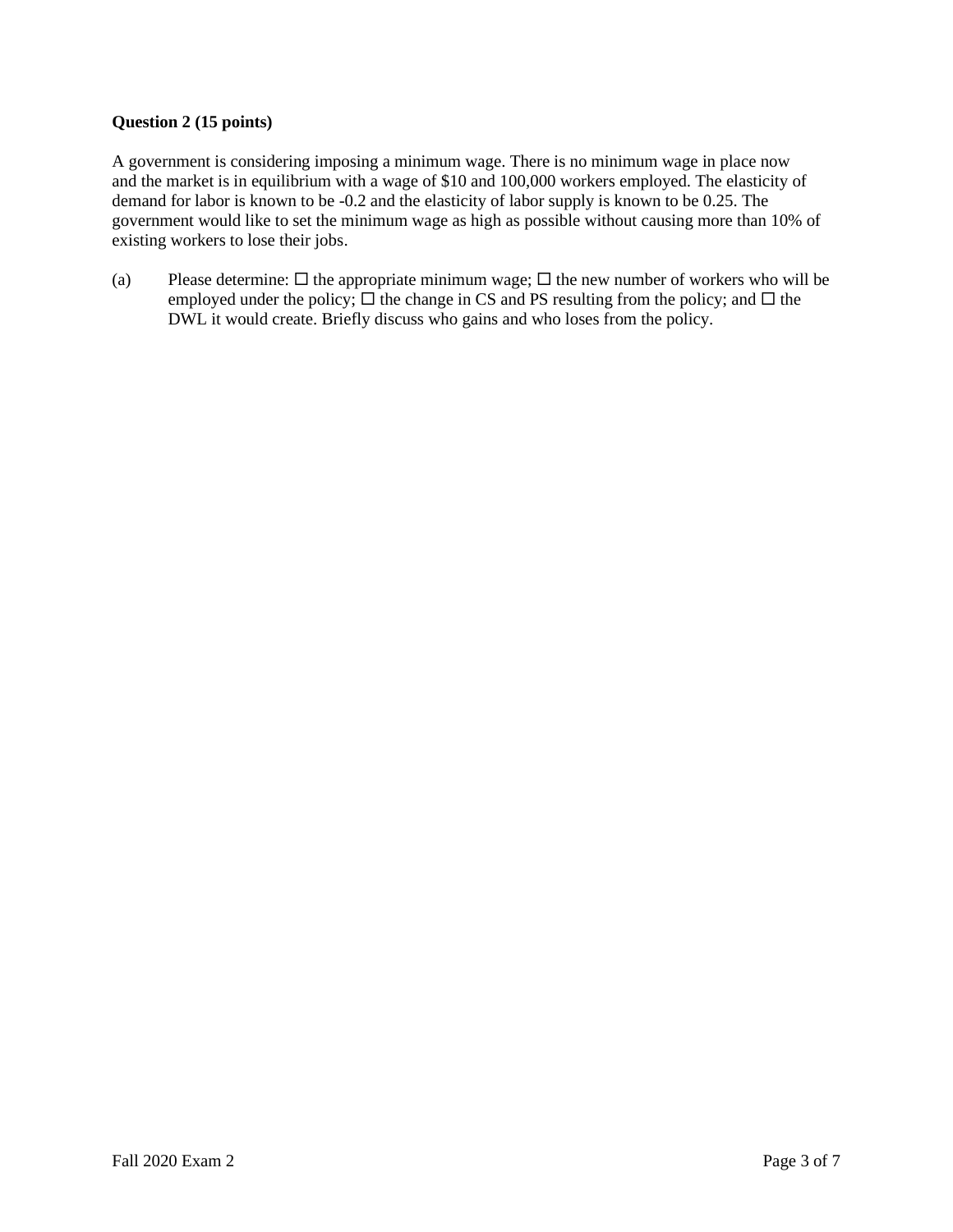# **Question 3 (5 points)**

A household has the utility function and demand equations shown below. Please derive its expenditure function. Be sure to show the steps, not just the final result. Then calculate the amount of income the household would need to get a utility of 100 when  $P_x = 100$  and  $P_y = 25$ .

|  | $U = (X - 50)^{0.5} (Y)^{0.5}$ $X = 50 + \frac{0.5(M - 50P_X)}{W}$ $V = \frac{0.5(M - 50P_X)}{W}$ |  |
|--|---------------------------------------------------------------------------------------------------|--|
|--|---------------------------------------------------------------------------------------------------|--|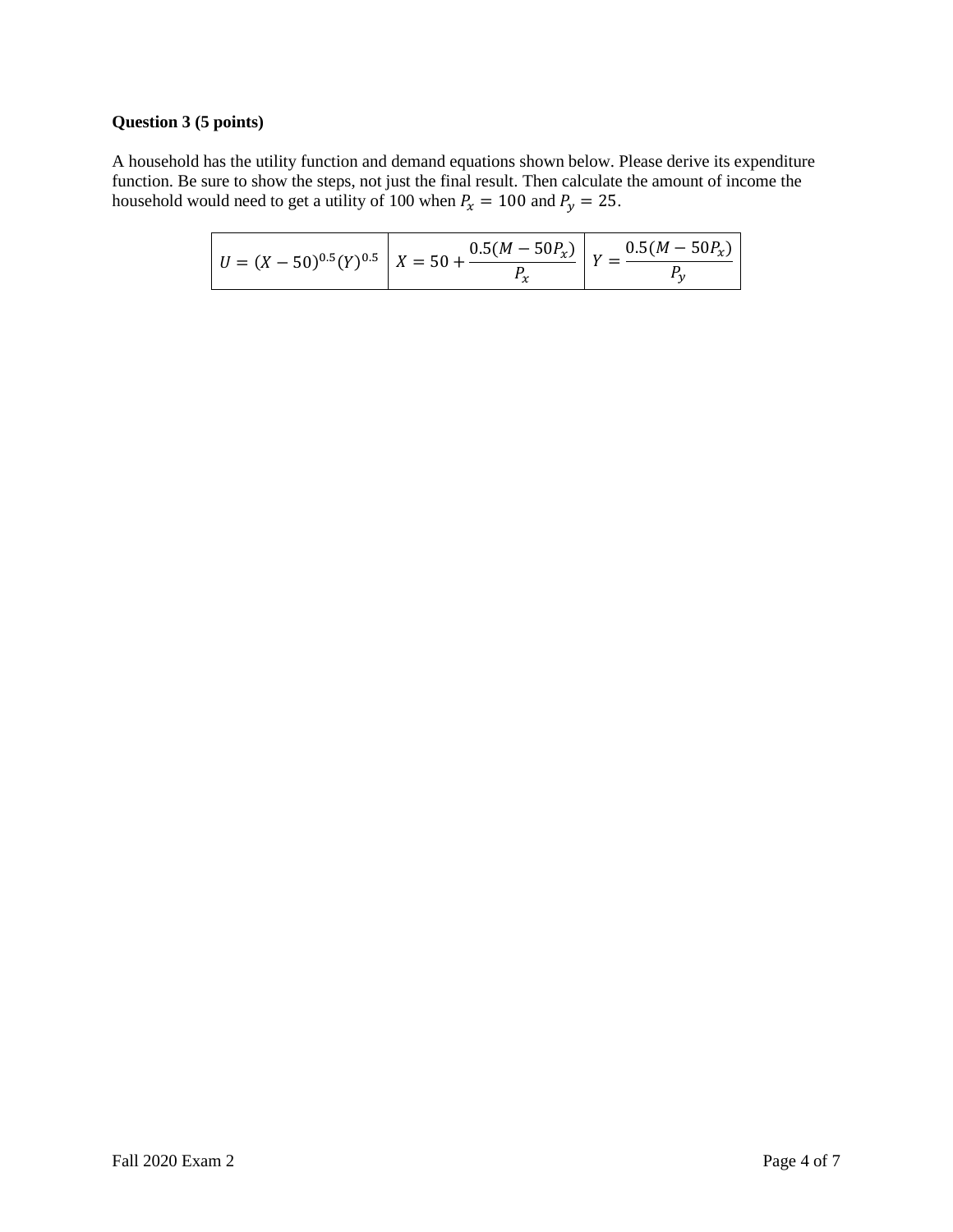## **Question 4 (15 points)**

One of the households in the table to the right has Cobb-Douglas preferences. In the remainder of the exam, this will be referred to as the CD household.

- **Year**  $\vert$  **Px**  $\vert$  **Py**  $\vert$  **HH**  $\vert$  **Income**  $\vert$  **X**  $\vert$  **Y**  $2019 \mid 25 \mid 10$ A 4350 52 305 B 4000 80 200  $C$  4200 84 210  $D$  4900 56 350  $2020 \mid 30 \mid 20$ A 4300 30 170 B 4480 56 140 C 4800 80 120  $D$  4800 64 144
- (a) Please:  $\Box$  determine which one is the CD household and calculate its value of *a*; then

 $\square$  draw a diagram illustrating the household's 2020 equilibrium. Please note that information about the key functions associated with CD preferences is given on the cover of the exam.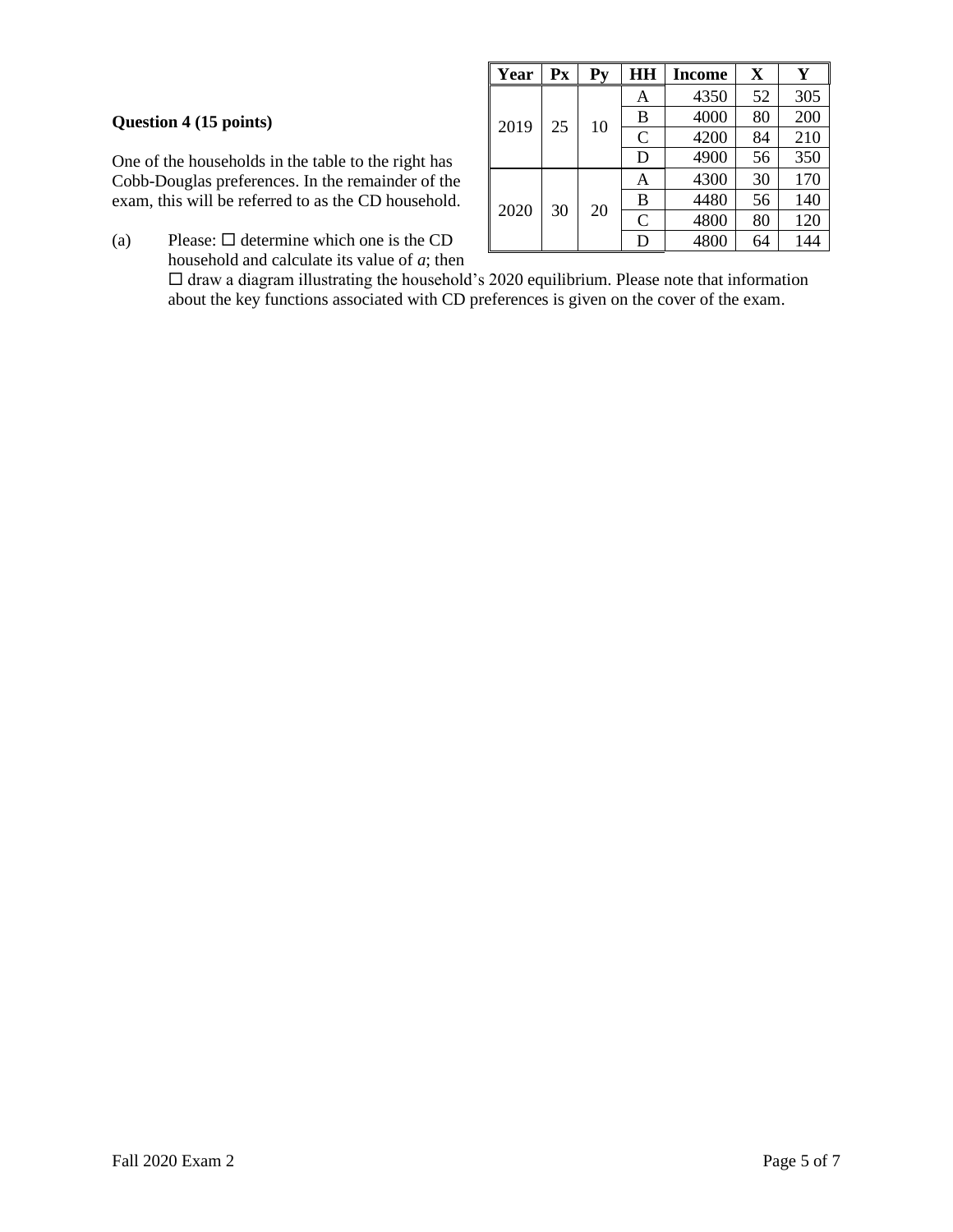|                                                                                         | Year | $\mathbf{P}$ <b>x</b> | $\mathbf{D}_{\mathbf{v}}$ | HH          | Income | X  |     |
|-----------------------------------------------------------------------------------------|------|-----------------------|---------------------------|-------------|--------|----|-----|
| <b>Question 4, continued</b><br>30<br>2020<br>Now suppose that good X causes a negative |      | А                     | 4300                      | 30          | .70    |    |     |
|                                                                                         |      |                       | 20                        | B           | 4480   | 56 | 140 |
|                                                                                         |      |                       |                           | $\sim$<br>◡ | 4800   | 80 | 20  |
|                                                                                         |      |                       |                           |             | 4800   | 64 | 144 |

externality of \$6 per unit. To reduce the externality,

in 2020 the government decides to impose a \$6 tax on X. However, to lessen the overall impact on the household it also plans to provide a \$2 subsidy on each unit of Y and to also give the household a \$96 lump sum subsidy. You may assume the supplies of X and Y are perfectly elastic so  $P_x$  would rise to \$36 and  $P_v$  would fall to \$18. For convenience, the data for 2020 are repeated above.

(b) Please calculate:  $\Box$  the new values of X and Y under the policy;  $\Box$  the overall effect of the policy on the government's budget;  $\Box$  the CV, and indicate whether the household is better or worse off;  $\Box$  the reduction in damage from the externality; and  $\Box$  the net impact of the policy on social surplus.